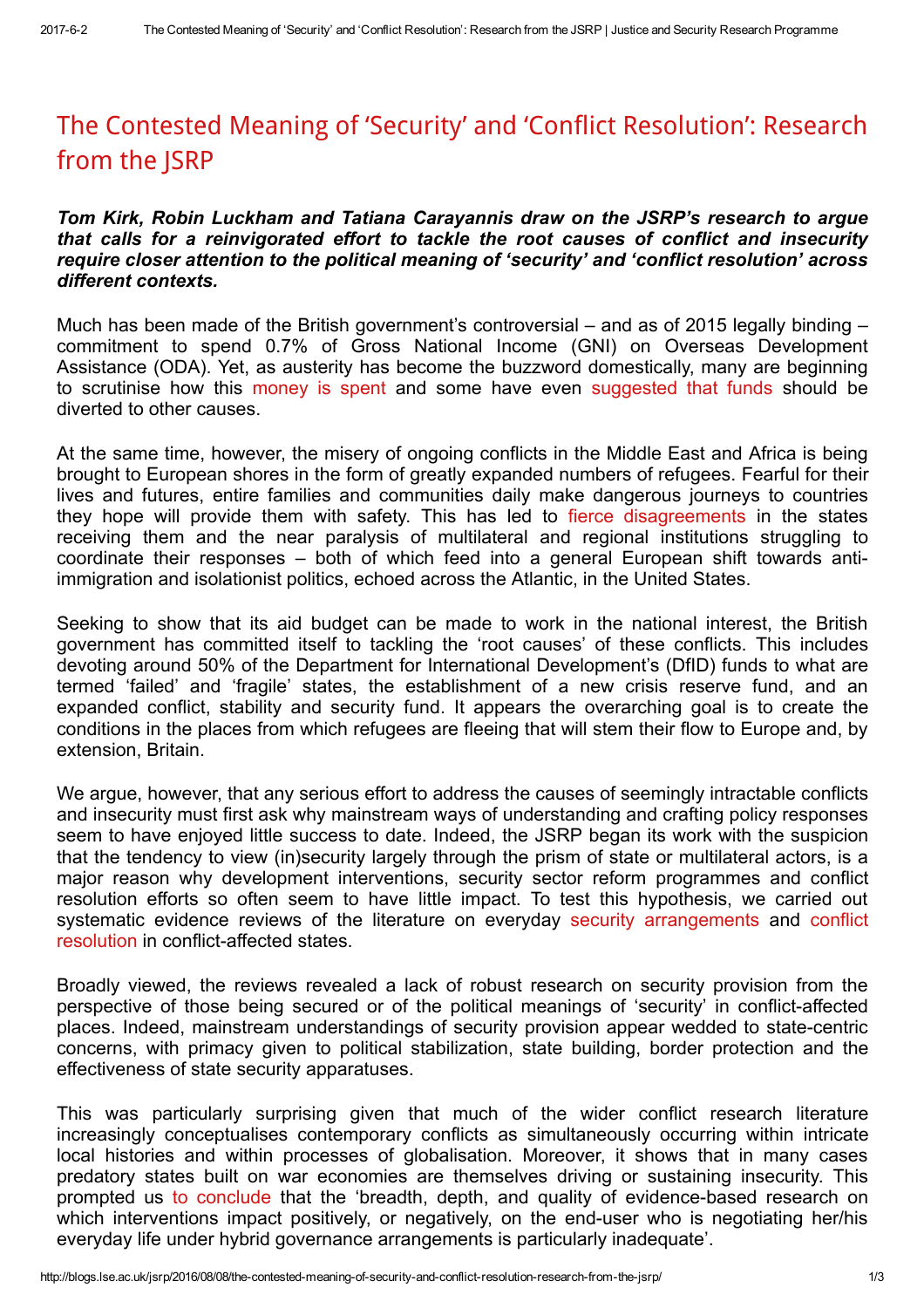To address these evidence gaps we argued that research and policy in conflict-affected or fragile states should focus on the varying ways in which security provision and attempts at conflict resolution are provided by multiple actors, often in competition, and often through claims of statehood, with elements both of coercion and compliance. These can include state and nonstate authorities, such as rebel groups, militias or largely autonomous police and military units, and, in some cases, intervening international forces such as the US- coalition in Afghanistan or the various United Nations peace operations in parts of Africa. Furthermore, it should be recognised that these actors may themselves be embedded in wider, sometimes transnational, networks that link them to the interests of individual powerbrokers, criminal organisations, central and neighbouring governments, or allied states.

At the same time, security provision and conflict resolution are often bound up with these actors, networks, institutions and alliances' attempts to establish themselves as legitimate public authorities. By this, we suggest that security cannot simply be understood as a status or condition. Rather, its provision should be seen as a political act contributing to one or another actor's or group's claim to power and authority; whilst denying their opponents livelihoods, opportunities, freedoms and rights. Indeed, security provision and conflict resolution are often part of attempts to author or maintain identities and boundaries, and to create insiders and outsiders.

It is in this sense that we [suggest](https://www.google.co.uk/url?sa=t&rct=j&q=&esrc=s&source=web&cd=1&ved=0ahUKEwis3-W8garOAhVBDMAKHV0oB1kQFgggMAA&url=http%3A%2F%2Fwww.stabilityjournal.org%2Farticles%2F10.5334%2Fsta.cf%2Fgalley%2F127%2Fdownload%2F&usg=AFQjCNFPC1bdUdkgO-K8Mr0uxGaCDbSjXw&sig2=9D-R785LsGNho00UivZVog&cad=rja) that security provision, including conflict resolution initiatives, should be seen from both their supply and demand sides. The first, supply-side, view suggests that both are processes 'of political and social ordering, established and maintained through authoritative discourses and practises of power, including but not confined to organised force.' Whilst the demand-side view depicts peace and security as 'an entitlement of citizens and more widely human beings to protection from violence and other existential risks including their capacity in practice to exercise this entitlement.'

Such understandings require that security is understood from the perspectives of both those doing the securing, including their wider interests and goals, and the people supposedly being secured, including their ability to have a say in how this happens. It is hoped that such a dualistic perspective will reveal how security provision and conflict resolution are central to processes of establishing legitimate public authorities, maintaining in and out groups, and authoring more or less stable polities.

As the JSRP's director Mary Kaldor has [recently](https://www.opendemocracy.net/can-europe-make-it/mary-kaldor-javier-solana/from-hybrid-peace-to-human-security) argued alongside Javier Solana, within many contemporary conflicts there are zones of stability and security, and even areas in which local powerholders, sometimes in collaboration with, and sometimes in spite of, the state, provide basic services. For example, large parts of western Libya are relatively safe due to a patchwork of local ceasefires and agreements. Although themselves fragile, a demand and supply side view of security and conflict resolution may help analysts learn lessons as to how these zones are negotiated, who has voice in such agreements, and where they may lead. Furthermore, it may help outsiders uncover opportunities to support and widen such zones. And finally, it helps moves us away from thinking about resolving armed conflict, and instead focuses us on reducing violence.

Indeed, the JSRP's research suggests there is a growing need for us to conceptualize violence as a distinct phenomenon from conflict or war. For example, in the DRC, as in many protracted 'conflicts', the 80+ armed groups presently in operation are not fighting a war. Rather, they're extortion or protection rackets, rent-seeking operations, and so forth, and their combined activity generates enormous insecurity for the populations caught in their spheres of influence. Nonetheless, given its point of departure in the conditions for peace as opposed to the conditions of conflict, the new SDGs, [particularly](http://www.undp.org/content/undp/en/home/sdgoverview/post-2015-development-agenda/goal-16.html) SDG 16, offer us a potentially new entry point to build secure and inclusive societies, and to reduce violence in such places.

As argued, first and foremost, this requires recognising the diverse range of actors that can be involved in the creation of zones of (in)security, and that each brings their own interests and claims to public authority to the table. Evidence from the JSRP's research suggests that efforts to extend